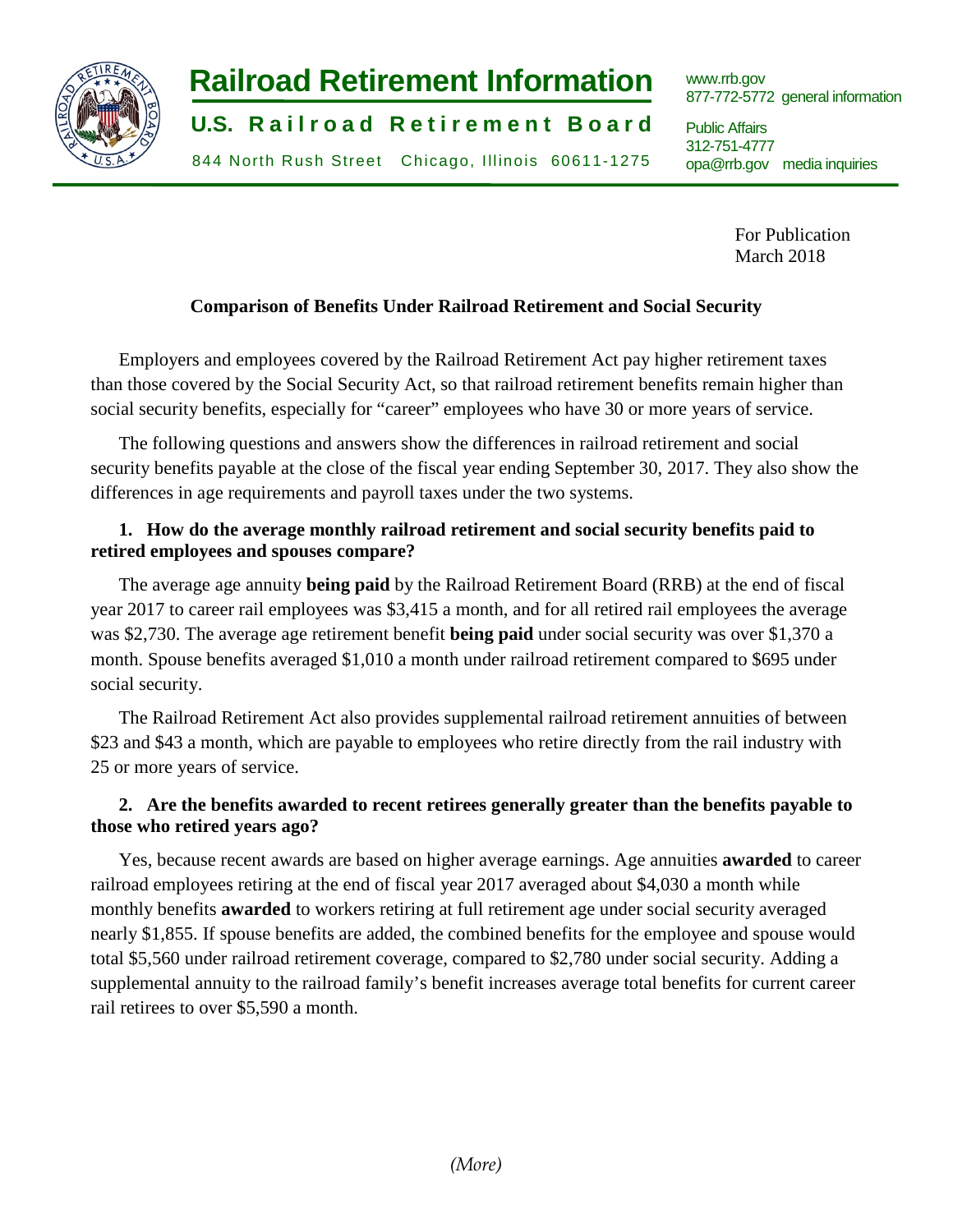## **3. How much are the disability benefits currently awarded?**

Disabled railroad workers retiring directly from the railroad industry at the end of fiscal year 2017 were **awarded** more than \$2,920 a month on the average while awards for disabled workers under social security averaged approximately \$1,295.

While both the Railroad Retirement and Social Security Acts provide benefits to workers who are totally disabled for any regular work, the Railroad Retirement Act also provides disability benefits specifically for employees who are disabled for work in their regular railroad occupation. Employees may be eligible for such an occupational disability annuity at age 60 with 10 years of service, or at any age with 20 years of service.

#### **4. Can railroaders receive benefits at earlier ages than workers under social security?**

Railroad employees with 30 or more years of creditable service are eligible for regular annuities based on age and service the first full month they are age 60, and rail employees with less than 30 years of creditable service are eligible for regular annuities based on age and service the first full month they are age 62.

No early retirement reduction applies if a rail employee retires at age 60 or older with 30 years of service and his or her retirement is after 2001, or if the employee retired before 2002 at age 62 or older with 30 years of service.

Early retirement reductions are otherwise applied to annuities awarded before full retirement age, the age at which an employee can receive full benefits with no reduction for early retirement. This ranges from age 65 for those born before 1938 to age 67 for those born in 1960 or later, the same as under social security.

Under social security, a worker cannot begin receiving retirement benefits based on age until age 62, regardless of how long he or she worked, and social security retirement benefits are reduced for retirement prior to full retirement age regardless of years of coverage.

## **5. Can the spouse of a railroader receive a benefit at an earlier age than the spouse of a worker under social security?**

If a retired railroad employee with 30 or more years of service is age 60, the employee's spouse is also eligible for an annuity the first full month the spouse is age 60.

Certain early retirement reductions are applied if the employee first became eligible for a 60/30 annuity July 1, 1984, or later, and retired at ages 60 or 61 before 2002. If the employee was awarded a disability annuity, has attained age 60 and has 30 years of service, the spouse can receive an unreduced annuity the first full month she or he is age 60, regardless of whether the employee annuity began before or after 2002, as long as the spouse's annuity beginning date is after 2001.

 To qualify for a spouse's benefit under social security, an applicant must be at least age 62, or any age if caring for a child who is entitled to receive benefits based on the applicant's spouse's record.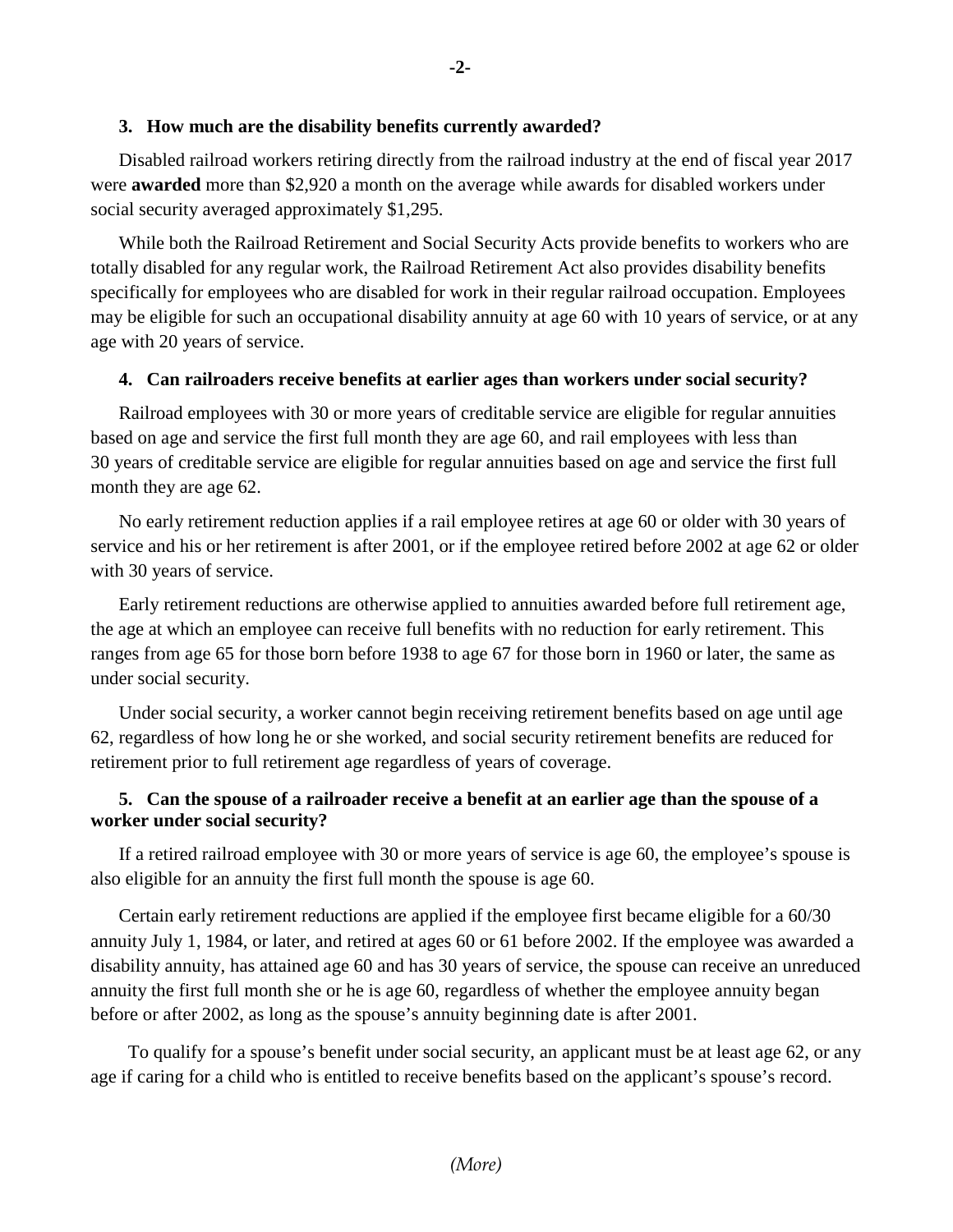### **6. Does social security offer any benefits that are not available under railroad retirement?**

Social security does pay certain types of benefits that are not available under railroad retirement. For example, social security provides children's benefits when an employee is disabled, retired or deceased. Under current law, the Railroad Retirement Act only provides children's benefits if the employee is deceased.

However, the Railroad Retirement Act includes a special minimum guaranty provision which ensures that railroad families will not receive less in monthly benefits than they would have if railroad earnings were covered by social security rather than railroad retirement laws. This guaranty is intended to cover situations in which one or more members of a family would otherwise be eligible for a type of social security benefit that is not provided under the Railroad Retirement Act. Therefore, if a retired rail employee has children who would otherwise be eligible for a benefit under social security, the employee's annuity can be increased to reflect what social security would pay the family.

## **7. How much are monthly benefits for survivors under railroad retirement and social security?**

Survivor benefits are generally higher if payable by the RRB rather than social security. At the end of fiscal year 2017, the average annuity **being paid** to all aged and disabled widow(er)s was \$1,650 a month, compared to \$1,270 under social security.

The annuities **being paid** at the end of fiscal year 2017 to widowed mothers/fathers averaged \$1,880 a month and children's annuities averaged \$1,080, compared to \$955 and \$840 a month for widowed mothers/fathers and children, respectively, under social security.

## **8. How do railroad retirement and social security lump-sum death benefit provisions differ?**

Both the railroad retirement and social security systems provide a lump-sum death benefit. The railroad retirement lump-sum benefit is generally payable only if survivor annuities are not immediately due upon an employee's death. The social security lump-sum benefit may be payable regardless of whether monthly benefits are also due. Both railroad retirement and social security provide a lump-sum benefit of \$255. However, if a railroad employee completed 10 years of creditable railroad service before 1975, the average railroad retirement lump-sum benefit payable is \$1,000. Also, if an employee had less than 10 years of service, but had at least 5 years of such service after 1995, he or she would have to have had an insured status under social security law (counting both railroad retirement and social security credits) in order for the \$255 lump-sum benefit to be payable.

The social security lump sum is generally only payable to the widow(er) living with the employee at the time of death. Under railroad retirement, if the employee had 10 years of service before 1975, and was not survived by a living-with widow(er), the lump sum may be paid to the funeral home or the payer of the funeral expenses.

#### **9. How do railroad retirement and social security payroll taxes compare?**

Railroad retirement payroll taxes, like railroad retirement benefits, are calculated on a two-tier basis. Rail employees and employers pay tier I taxes at the same rate as social security taxes, 7.65 percent, consisting of 6.20 percent for retirement on earnings up to \$128,400 in 2018, and 1.45

*(More)*